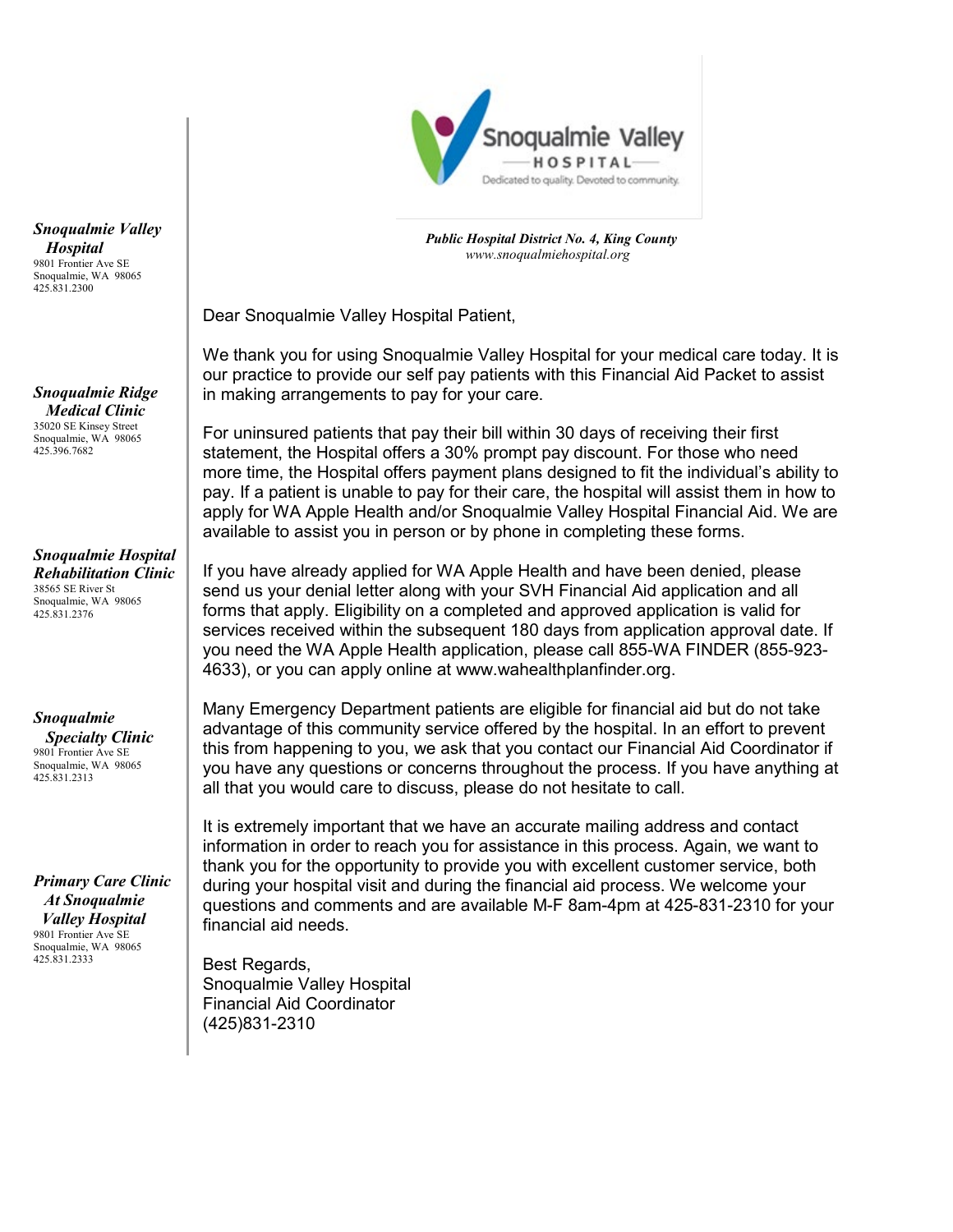

 *Public Hospital District No. 4, King County [www.snoqualmiehospital.org](http://www.snoqualmiehospital.org/)*

# **Financial Assistance Process**

Financial Assistance Applications are available at the Snoqualmie Valley Hospital reception desk.

Complete and send your Financial Assistance Application and all supporting documents to the following address:

Financial Assistance Department Snoqualmie Valley Hospital 9801 Frontier Ave SE Snoqualmie, WA 98065 Attn: **Billing Office/Financial Aid** Phone: (425) 831-2310 Fax: (425) 831-3600

All applications received by our Financial Assistance Department will be processed within 14 days of receipt as follows:

- **Complete Applications** ─ will be either approved or denied and patient will be notified by mail.
- **Incomplete Applications** ─ patient will be contacted via phone or letter requesting additional information due in 15 days. If a patient does not respond within this time period, their application will be denied for "lack of information".

*Snoqualmie Valley Hospital* 9801 Frontier Ave SE Snoqualmie, WA 98065 425.831.2300

*Snoqualmie Ridge Medical Clinic* 35020 SE Kinsey Street Snoqualmie, WA 98065 425.396.7682

*Snoqualmie Hospital Rehabilitation Clinic* 9801 Frontier Ave SE Snoqualmie, WA 98065 425.831.2376

*Snoqualmie* 

 *Specialty Clinic* 9801 Frontier Ave SE Snoqualmie, WA 98065 425.831.2313

*Primary Care Clinic At Snoqualmie Valley Hospital* 9801 Frontier Ave SE Snoqualmie, WA 98065 425.831.2333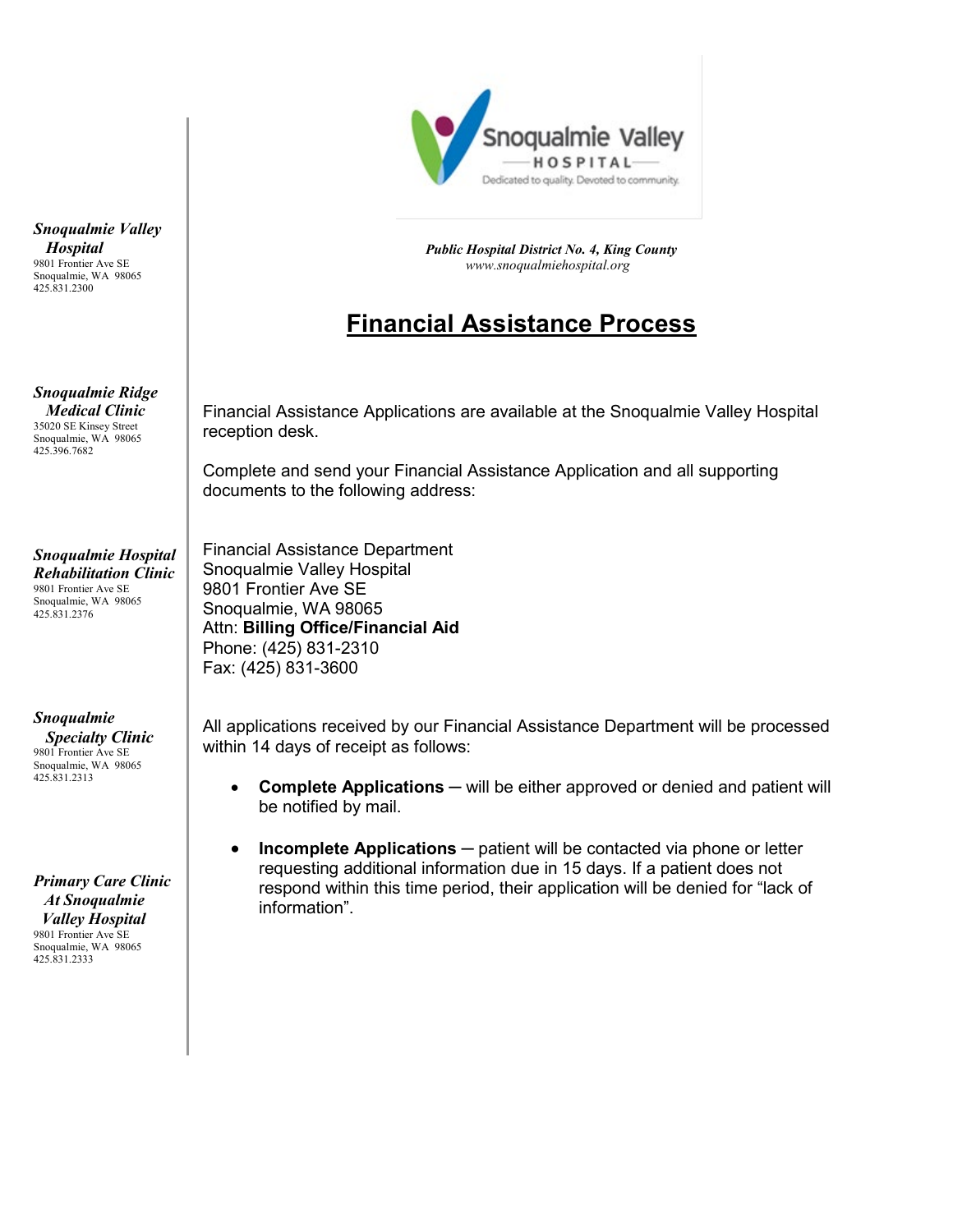

# Charity Care/Financial Assistance Application Form Instructions

This is an application for financial assistance (also known as charity care) at Snoqualmie Valley Hospital.

**Washington State requires all hospitals to provide financial assistance** to people and families who meet certain income requirements. You may qualify for free care or reduced-price care based on your family size and income, even if you have health insurance.

For emergency and other appropriate services at **Snoqualmie Valley Hospital** we provide free care and financial assistance/charity care to [eligible patients on a sliding fee scale basis, with discounts rangi](https://aspe.hhs.gov/computations-2016-poverty-guidelines)ng from 0 to 100% based on federal poverty guidelines. *https://aspe.hhs.gov/poverty-guidelines* with the patient eligible for financial assistance/charity care will be charged more than amounts generally billed to patients who have insurance.

**What does financial assistance cover?** The hospital financial assistance covers appropriate services provided by **Snoqualmie Valley Hospital and Snoqualmie Ridge Medical Clinic** depending upon your eligibility. Financial assistance may not cover all health care costs, including services provided by other organizations.

**If you have questions or need help completing this application:** *Snoqualmie Valley Hospital Business Office, 34500 SE 99th St, Snoqualmie, WA 98065. PH 425-831-2310.* You may obtain help for any reason, including disability and language assistance.

#### **In order for your application to be processed, you must:**

| $\Box$ | Provide us information about your family                                                 |
|--------|------------------------------------------------------------------------------------------|
|        | Fill in the number of family members in your household (family includes people           |
|        | related by birth, marriage, or adoption who live together)                               |
| $\Box$ | Provide us information about your family's gross monthly income (income before taxes and |
|        | deductions)                                                                              |
| $\Box$ | Provide documentation for family income and declare assets                               |
| $\Box$ | Attach additional information if needed                                                  |
|        | Sign and date the form                                                                   |

**Note**: **You are not required to provide a Social Security number to apply for financial assistance**. If you provide us with your Social Security number, it will help speed up processing of your application. Social Security numbers are used to verify information provided to us. If you do not have a Social Security number, please mark "not applicable" or "NA."

**Mail or fax completed application with all documentation to:** Snoqualmie Valley Hospital, Attn: Business Office 9801 Frontier Ave SE, Snoqualmie, WA 98065. FAX 425-831-3600. Be sure to keep a copy for yourself.

To submit your completed application in person: Snoqualmie Valley Hospital Business Office 34500 SE 99<sup>th</sup> Street, Snoqualmie, WA 98065. Business hours are Mon-Fri. 8 a.m. to 4:30 p.m.

We will notify you of the final determination of eligibility and appeal rights, if applicable, within 14 calendar days of receiving a completed financial assistance application, including documentation of income.

By submitting a financial assistance application, you give your consent for us to make necessary inquiries to confirm financial obligations and information.

> **We want to help. Please submit your application promptly! You may receive bills until we receive your information.**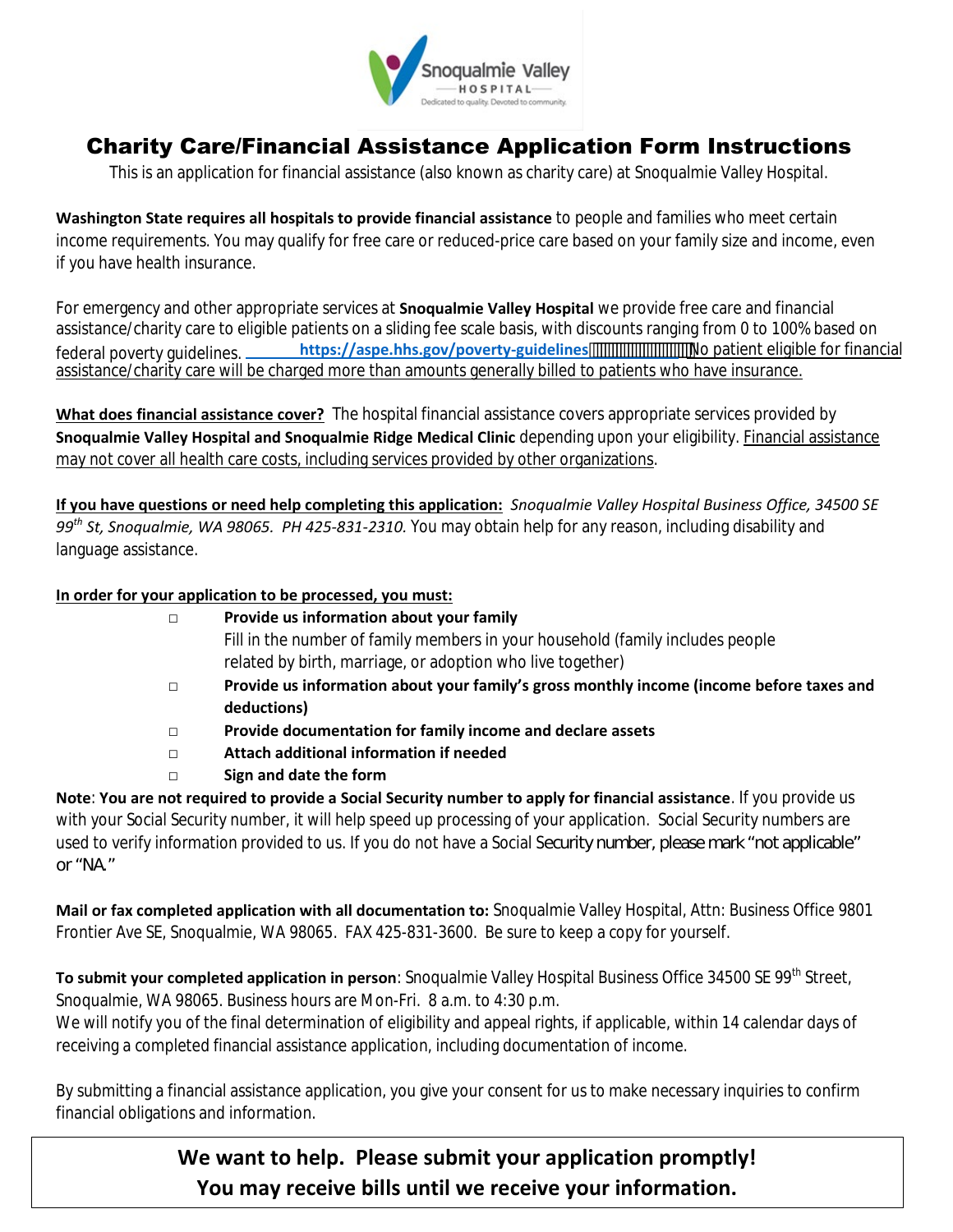

## Charity Care/Financial Assistance Application Form – confidential

*Please fill out all information completely. If it does not apply, write "NA." Attach additional pages if needed.* 

**SCREENING INFORMATION**

Do you need an interpreter? **□ Yes □ No** *If Yes, list preferred language:*

Has the patient applied for Medicaid? **□ Yes □ No** *May be required to apply before being considered for financial assistance*

Does the patient receive state public services such as TANF, Basic Food, or WIC? **□ Yes □ No**

Is the patient currently homeless? **□ Yes □ No**

Is the patient's medical care need related to a car accident or work injury? **□ Yes □ No**

#### **PLEASE NOTE**

- We cannot guarantee that you will qualify for financial assistance, even if you apply.
- Once you send in your application, we may check all the information and may ask for additional information or proof of income.
- Within 14 calendar days after we receive your completed application and documentation, we will notify you if you qualify for assistance.

| PATIENT AND APPLICANT INFORMATION                       |                         |                   |                                                                                    |  |  |
|---------------------------------------------------------|-------------------------|-------------------|------------------------------------------------------------------------------------|--|--|
| Patient first name                                      | Patient middle name     |                   | Patient last name                                                                  |  |  |
|                                                         |                         |                   |                                                                                    |  |  |
| Female<br>Male                                          | <b>Birth Date</b>       |                   | Patient Social Security Number (optional*)                                         |  |  |
| Other (may specify __________                           |                         |                   |                                                                                    |  |  |
|                                                         |                         |                   | *optional, but needed for more generous assistance<br>above state law requirements |  |  |
| Person Responsible for Paying Bill                      | Relationship to Patient | <b>Birth Date</b> | Social Security Number (optional*)                                                 |  |  |
|                                                         |                         |                   | *optional, but needed for more generous assistance                                 |  |  |
|                                                         |                         |                   | above state law requirements                                                       |  |  |
| <b>Mailing Address</b>                                  |                         |                   | Main contact number(s)                                                             |  |  |
|                                                         |                         |                   |                                                                                    |  |  |
|                                                         |                         |                   |                                                                                    |  |  |
|                                                         |                         |                   | Email Address:                                                                     |  |  |
| City<br>State                                           | Zip Code                |                   |                                                                                    |  |  |
| Employment status of person responsible for paying bill |                         |                   |                                                                                    |  |  |
|                                                         |                         |                   | <b>Unemployed</b> (how long unemployed: __________                                 |  |  |
| Self-Employed<br><b>Student</b>                         | <b>Disabled</b>         | <b>Retired</b>    | Other                                                                              |  |  |

#### **FAMILY INFORMATION**

List family members in your household, including you. "Family" includes people related by birth, marriage, or adoption who live together.

| <b>FAMILY SIZE</b>                                                                                                                                                                                                                                                |          |  |  |  | Attach additional page if needed |  |  |  |
|-------------------------------------------------------------------------------------------------------------------------------------------------------------------------------------------------------------------------------------------------------------------|----------|--|--|--|----------------------------------|--|--|--|
| If 18 years old or older:<br>If 18 years old or older:<br>Also applying for<br>Date of<br>Employer(s) name or<br>Total gross monthly<br>Relationship to Patient<br>financial<br>Name<br><b>Birth</b><br>income (before taxes):<br>source of income<br>assistance? |          |  |  |  |                                  |  |  |  |
| Yes / No                                                                                                                                                                                                                                                          |          |  |  |  |                                  |  |  |  |
| Yes / No                                                                                                                                                                                                                                                          |          |  |  |  |                                  |  |  |  |
|                                                                                                                                                                                                                                                                   | Yes / No |  |  |  |                                  |  |  |  |
| Yes / No                                                                                                                                                                                                                                                          |          |  |  |  |                                  |  |  |  |
| All adult family members' income must be disclosed. Sources of income include, for example:                                                                                                                                                                       |          |  |  |  |                                  |  |  |  |
| - Wages - Unemployment - Self-employment - Worker's compensation - Disability - SSI - Child/spousal support                                                                                                                                                       |          |  |  |  |                                  |  |  |  |
| - Work study programs (students) - Pension - Retirement account distributions - Other (please explain                                                                                                                                                             |          |  |  |  |                                  |  |  |  |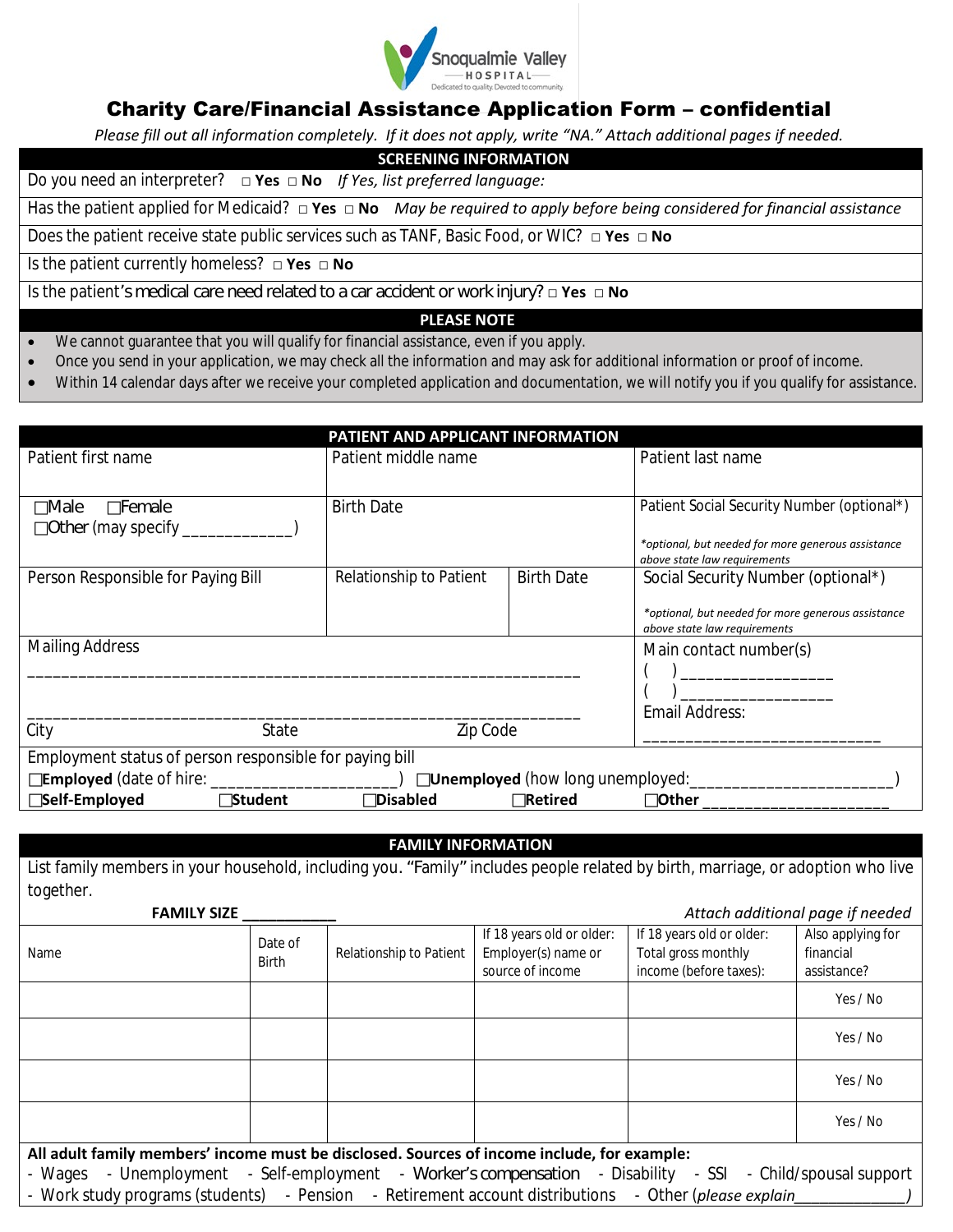

## Charity Care/Financial Assistance Application Form – confidential

### **INCOME INFORMATION**

*REMEMBER: You must include proof of income with your application.*

**You must provide information on your family's income. Income verification is required to determine financial assistance. All family members 18 years old or older must disclose their income. If you cannot provide documentation, you may submit a written signed statement describing your income. Please provide proof for every identified source of income. Examples of proof of income include:**

- A "W-2" withholding statement; or
- Current pay stubs (*3 months*); or
- Last year's income tax return, including schedules if applicable; or
- Written, signed statements from employers or others; or
- Approval/denial of eligibility for Medicaid and/or state-funded medical assistance; or
- Approval/denial of eligibility for unemployment compensation.

If you have no proof of income or no income, please attach an additional page with an explanation.

#### **EXPENSE INFORMATION**

*We use this information to get a more complete picture of your financial situation.*

| Monthly Household Expenses: |                                            |  |
|-----------------------------|--------------------------------------------|--|
| Rent/mortgage               | Medical expenses \$                        |  |
| Insurance Premiums          | Utilities                                  |  |
| Other Debt/Expenses \$      | (child support, loans, medications, other) |  |

|  |  |  |  |  | (child support, loans, medications, other |  |
|--|--|--|--|--|-------------------------------------------|--|
|--|--|--|--|--|-------------------------------------------|--|

| <b>ASSET INFORMATION</b>                                                                          |                                                          |            |  |                           |          |  |
|---------------------------------------------------------------------------------------------------|----------------------------------------------------------|------------|--|---------------------------|----------|--|
| This information may be used if your income is above 101%-300% of the Federal Poverty Guidelines. |                                                          |            |  |                           |          |  |
| Current checking account balance<br>Does your family have these other assets?                     |                                                          |            |  |                           |          |  |
|                                                                                                   | Please check all that apply                              |            |  |                           |          |  |
| Current savings account balance                                                                   | Stocks                                                   | Bonds 401K |  | Health Savings Account(s) | Trust(s) |  |
|                                                                                                   | Property (excluding primary residence)<br>Own a business |            |  |                           |          |  |
|                                                                                                   |                                                          |            |  |                           |          |  |

#### **ADDITIONAL INFORMATION**

Please attach an additional page if there is other information about your current financial situation that you would like us to know, such as a financial hardship, excessive medical expenses, seasonal or temporary income, or personal loss.

#### **PATIENT AGREEMENT**

I understand that Snoqualmie Valley Hospital may verify information by reviewing credit information and obtaining information from other sources to assist in determining eligibility for financial assistance or payment plans.

I affirm that the above information is true and correct to the best of my knowledge. I understand if the financial information I give is determined to be false, the result may be denial of financial assistance, and I may be responsible for and expected to pay for services provided.

\_\_\_\_\_\_\_\_\_\_\_\_\_\_\_\_\_\_\_\_\_\_\_\_\_\_\_\_\_\_\_\_\_\_\_\_\_\_\_\_\_\_\_\_\_\_\_ \_\_\_\_\_\_\_\_\_\_\_\_\_\_\_\_\_\_\_\_\_\_\_\_\_\_\_

Signature of Person Applying Date Date